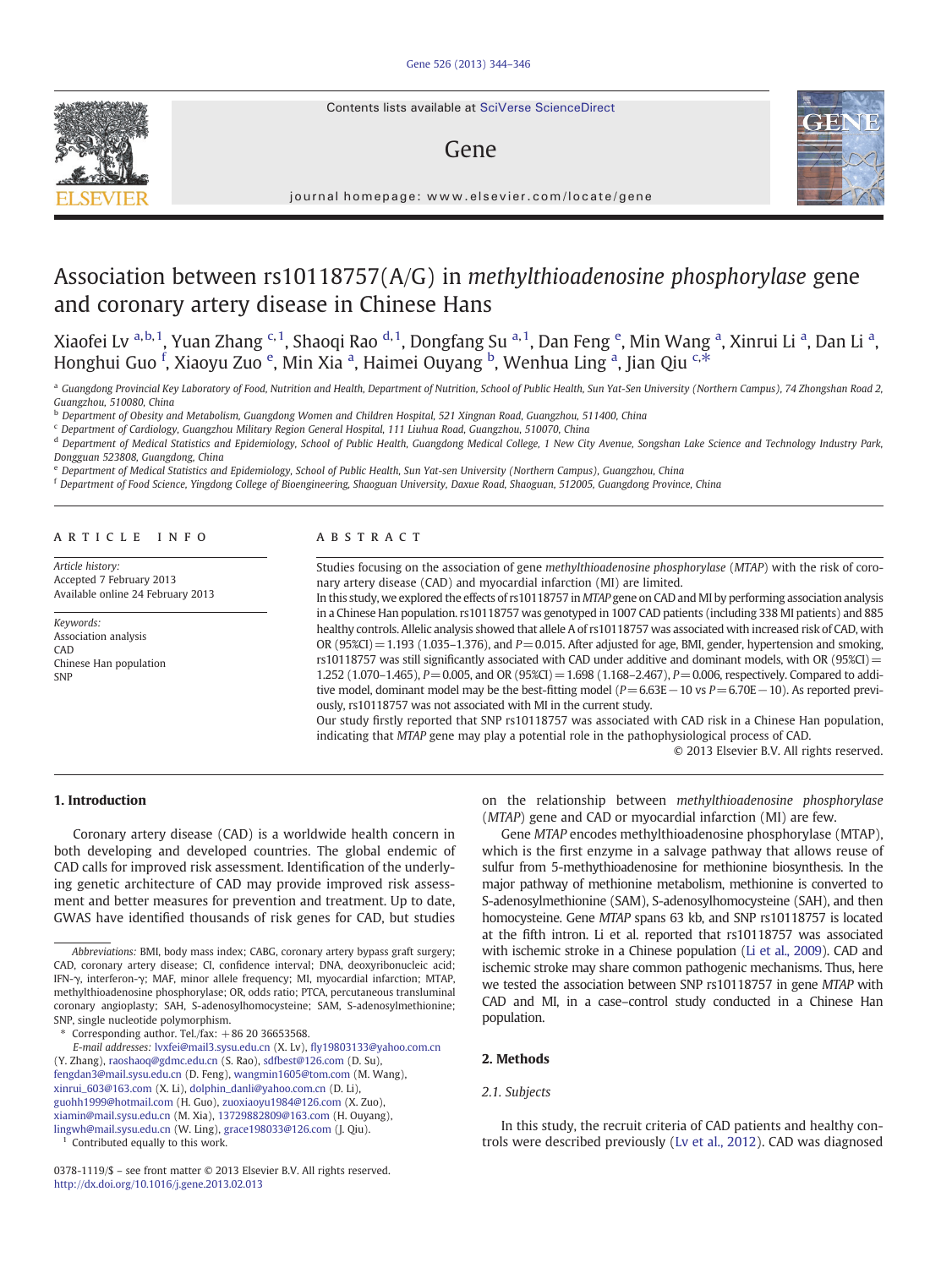following the definition described by [Amouyel et al. \(2009\)](#page-2-0). Patients with diabetes, valvular heart disease or myocardiopathy were excluded. All subjects were of the ethnic Han origin and are not related to each other. Full hospital records were reviewed to confirm the diagnosis. At the enrollment, anthropometric measures for both cases and controls were collected by well-trained interns and physicians. Body mass index (BMI) was calculated using the formula:  $BMI = weight$  in kilograms/(height in meters  $\times$  height in meters). The study was approved by the Ethics Committees of the participating hospital and institutes. All subjects signed the written informed consent forms. The investigation conformed to the principles outlined in the Declaration of Helsinki.

### 2.2. Biological samples collection

Fasting blood was drawn from the cubital vein and immediately stored at 0 °C. Within 4 h, the samples were centrifuged at 1734 g for 15 min at 4 °C, then isolated and separated into plasma and white blood cells. Finally, they were sealed and stored at  $-80$  °C until analysis.

### 2.3. Genotyping

Genomic deoxyribonucleic acid (DNA) was isolated from peripheral blood lymphocytes using the TIANamp Blood DNA Kit (Tiangen Inc.; Beijing; China). rs10118757 was genotyped using Illumina Golden Gate Genotyping Bead Chips (Illumina Inc.; San Diego; USA).

#### 2.4. Quality control

The quality for SNP genotyping was assured by independently replicating the genotyping and allelic calls of 30 randomly selected samples. All the DNA samples for cases and controls were run in the same batches.

#### 2.5. Statistical analysis

Continuous variables were expressed as the mean $\pm$  SD, and the difference between two groups was analyzed by independent t-test or Mann–Whitney U test. Categorical variables were summarized as frequency (percentage) and analyzed by Chi-square test. Statistical analyses above were performed with SPSS 13.0 (SPSS Inc., Chicago, USA).

Hardy–Weinberg equilibrium (HWE) test, minor allele frequency (MAF) calculation, allelic and genotype association tests were conducted by using the PLINK software ([http://pngu.mgh.harvard.edu/~purcell/](http://pngu.mgh.harvard.edu/~purcell/plink) [plink](http://pngu.mgh.harvard.edu/~purcell/plink)). The deviation from HWE was tested with a chi-square statistic. Logistic regression was used to determine the effect of rs10118757 on risk for CAD and MI. Multivariate analyses were used to adjust for several well established risk factors, age, BMI, gender, hypertension and smoking. Odds ratios (ORs) and 95% confidence intervals (CIs) were also estimated. As only single SNP was analyzed,  $P<0.05$  was considered to be statistically significant. Comparisons of goodness-of-fit between different models were tested by using likelihood ratio test.

#### 3. Results

#### 3.1. Study population

Blood sample from 1915 participants were genotyped, of which 23 samples were not successfully called. Consequently, 1892 participants, composed of 1007 CAD patients (388 MI patients) and 885 healthy controls, were included in the following analyses. Characteristics of the participants and genotype distribution are shown in Table 1. Compared to the controls, patients with CAD or MI were older, more likely to be current smokers and in hypertension status, and patients with CAD are more likely to have larger BMI.

Characteristics of the study population, and genotype distribution of rs10118757.

| Characteristics  | CAD cases      | MI cases       | Healthy<br>controls | P for CAD P for MI |         |
|------------------|----------------|----------------|---------------------|--------------------|---------|
| Sample size      | 1007           | 338            | 885                 |                    |         |
| Male $(\%)$      | 683 (67.8%)    | 286 (84.6%)    | 563 (63.6%)         | 0.054              | < 0.001 |
| Age              | $63.8 + 5.72$  | $61.9 + 12.44$ | $59.90 + 5.63$      | < 0.001            | 0.005   |
| <b>BMI</b>       | $23.78 + 3.45$ | $23.7 + 3.08$  | $23.23 + 3.07$      | < 0.001            | 0.417   |
| Smokers (%)      | 430 (42.7%)    | 192 (56.8%)    | 294 (33.2%)         | < 0.001            | < 0.001 |
| Hypertension (%) | 604 (60%)      | 170 (50.3%)    | 215 (24.3%)         | < 0.001            | < 0.001 |
| Genotype         |                |                |                     | 0.024              | 0.336   |
| GG.              | 63             | 23             | 83                  |                    |         |
| <b>GA</b>        | 403            | 146            | 362                 |                    |         |
| AA               | 541            | 169            | 440                 |                    |         |

#### 3.2. Characteristics of SNP

The genotyping success rate of rs10118757 was 99.0%. No significant deviation from the HWE was observed in controls ( $P = 0.52$ ). The frequency of the minor allele G was 0.279. The result from quality control was in perfect agreement with the initial genotyping result.

#### 3.3. Allelic and genotype association analyses

The frequency of allele A was significantly higher in CAD cases than in controls (0.737 vs 0.702,  $P = 0.015$ ), with an allelic risk estimate of OR (95% CI) = 1.193 (1.035-1.376). The genotypic distribution between CAD cases and health controls were also significantly different  $(P= 0.024)$ , as shown in Table 1. Further univariate (with only SNP modeled) and multivariate logistic regression (aiming to adjust for age, BMI, gender, hypertension and smoking) revealed that rs10118757 had highly significant effects on CAD. The adjusted genotypic risk estimates under additive model and dominant model were 1.252 ( $P=0.005$ ) and 1.698 ( $P=0.006$ ), respectively [\(Table 2](#page-2-0)). According to the results, the SNP either directly exerts an effect or links to functional gene impacts CAD in additive or dominant inheritance manner, and dominant model may be the best-fitting model ( $P=6.63E-10$  vs  $P=6.70E-10$ ).

Allele frequency showed no difference between MI patients and healthy controls ( $P = 0.76$ ). Genotype association analyses showed that there was no association between rs10118757 and MI, under additive, recessive or dominant models, neither in univariate nor multivariate logistic regression models ( $P \ge 0.15$ ,  $P \ge 0.18$ ). The results were not shown here.

#### 4. Discussion

Gene MTAP is often reported as a tumor suppressor gene deleted in various tumors, such as leukemia ([Della Ragione et al., 1995](#page-2-0)), hepatocellular carcinoma and gastric carcinoma [\(Kim et al., 2011; Kirovski et](#page-2-0) [al., 2011](#page-2-0)). As for its relationship to cardiovascular diseases, studies are limited. As far as we know, Li et al. reported that rs10118757 was associated with ischemic stroke in Chinese ([Li et al., 2009](#page-2-0)) and [Yang et al.](#page-2-0) [\(2009\)](#page-2-0) reported that rs10118757 was not associated with MI in Chinese Han population, which was in accord with our result.

Based on Li's research on rs10118757 with ischemic stroke, and the conception that ischemic stroke and CAD may share common pathogenic mechanisms, we carried out a case–control study to assess the potential effect of rs10118757 in MTAP gene on CAD and MI in a Chinese Han population. We carefully designed and implemented this study. First, we recruited a large sample adequate to detect a moderate-size SNP. Second, we carefully selected the CAD cases by using a widely accepted criterion. And moreover, to avoid any racial mixture, our participants were limited in Guangdong region of confirmed Han origin. Finally, to well control confounding factors, we performed multivariate logistic regression with covariates age, BMI, gender, hypertension and smoking simultaneously modeled. We found that rs10118757 was